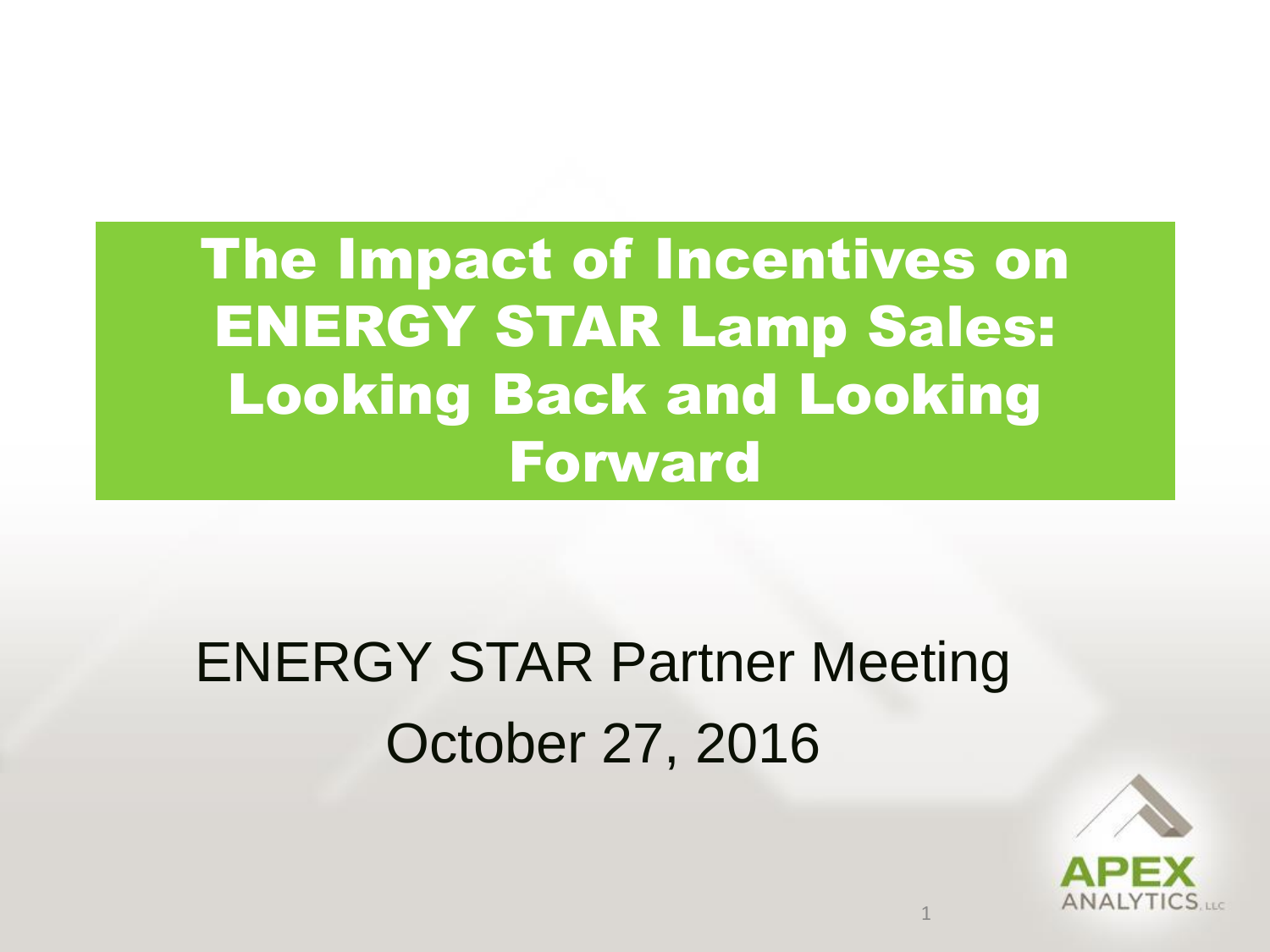#### Do Energy Efficiency Programs Make a Difference?

- How do we measure the past impact of lighting programs?
	- Examination of two case studies
- What will be the future impact?
	- Impact of the new ENERGY STAR spec
	- Impact of EISA

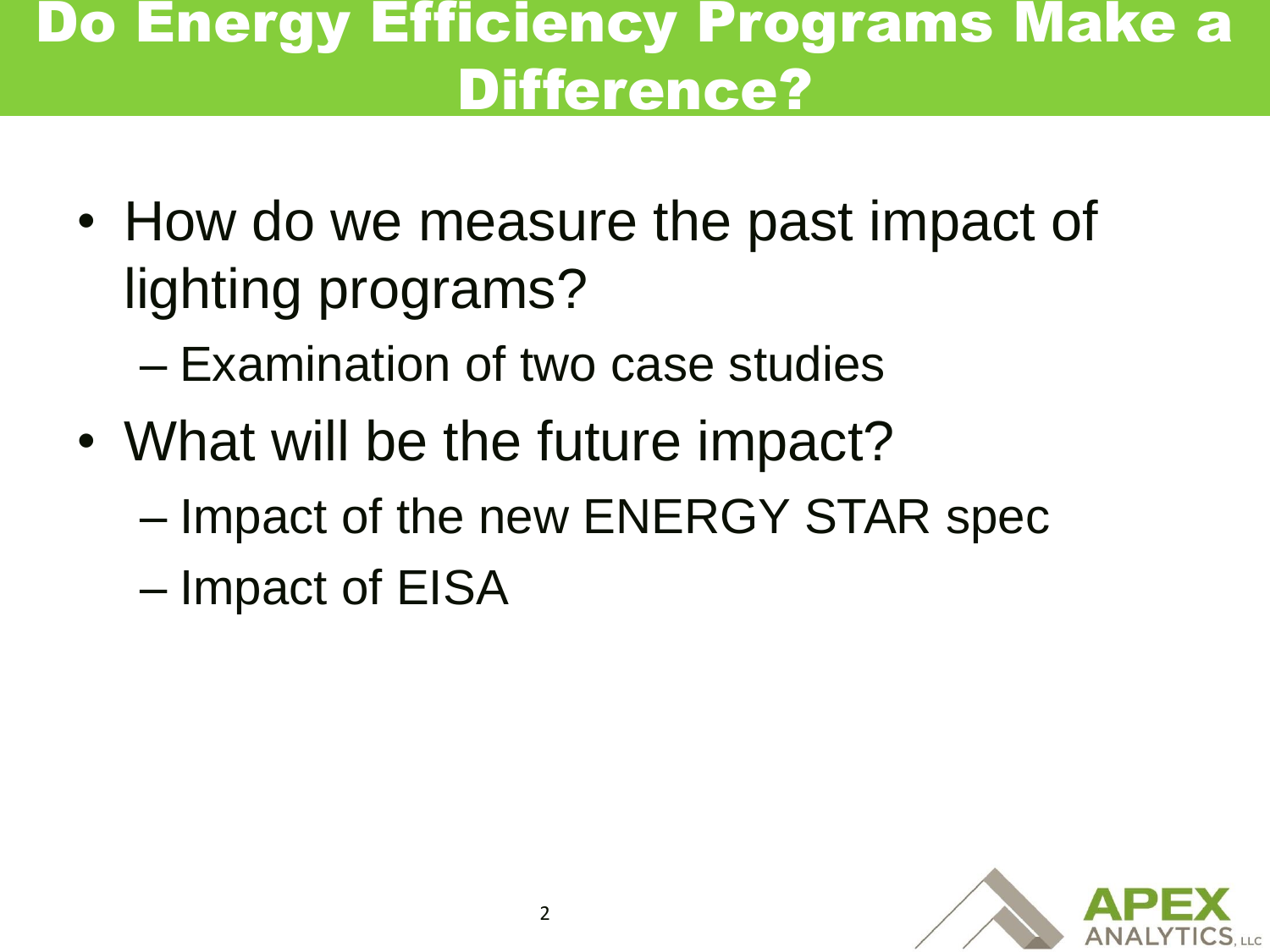#### Measuring the Past: MA vs. NY

| Year         | New York*                                       | <b>Massachusetts</b>                                            |
|--------------|-------------------------------------------------|-----------------------------------------------------------------|
| Pre-2011     | Standard and specialty<br><b>CFLs supported</b> | <b>Standard and specialty</b><br><b>CFLs supported</b>          |
| 2011         | <b>LED</b> incentives<br>introduced             | <b>Standard and specialty</b><br><b>CFLs supported</b>          |
| 2012         | <b>Standard CFL incentives</b><br>dropped       | Standard and specialty<br><b>CFLs continues</b>                 |
| 2014-present | All upstream incentives<br>ended                | CFL incentive phase out<br>started; LED incentives<br>ramped up |

\*Excluding Long Island (LIPA)

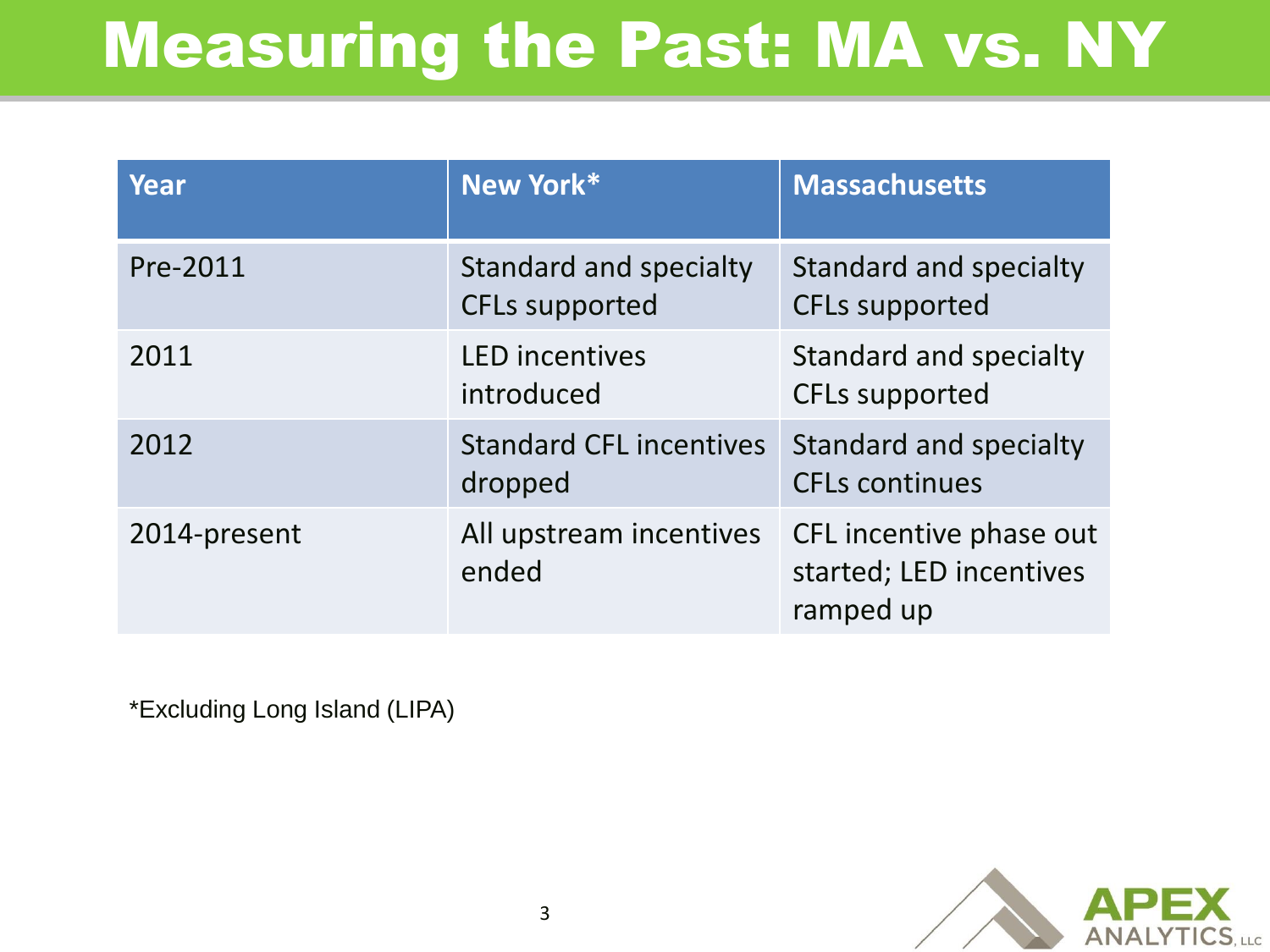#### • Consumer Survey (2015)

- Massachusetts (n=610)
- New York (n=132)

#### **On-site Studies** (2009-2015)

- Massachusetts (n=1,435)
- New York (n=718)

#### Panel Study

- Started in 2013
	- 3 waves in MA
	- 1 wave in NY
- Revisit homes to observe changes

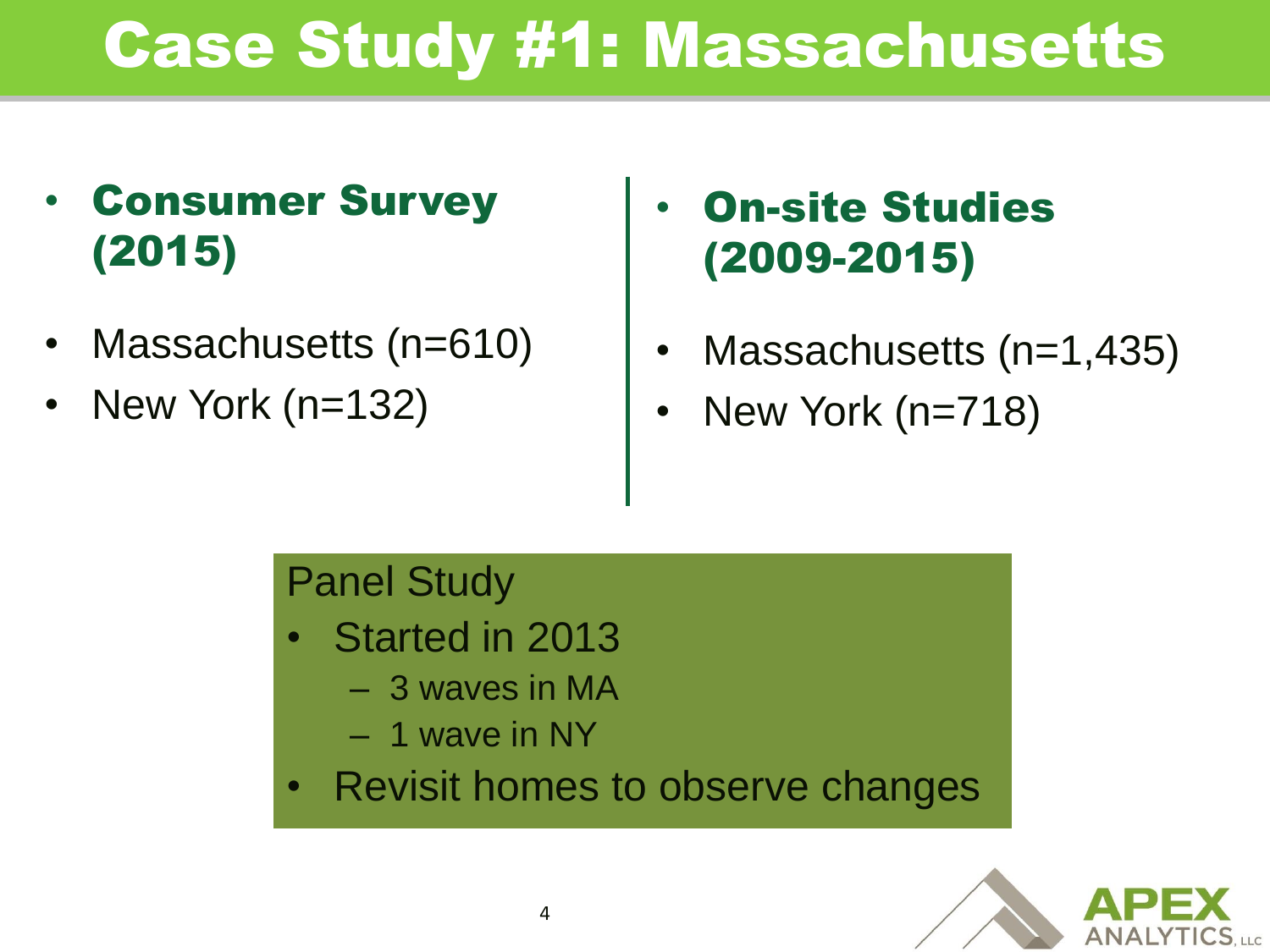#### Study Sponsors

- The Massachusetts Energy Efficiency Advisory Council
- The Massachusetts Electric Program Administrators:
	- Cape Lighting Compact
	- Eversource Energy
	- **National Grid**
	- Unitil

Study Lead



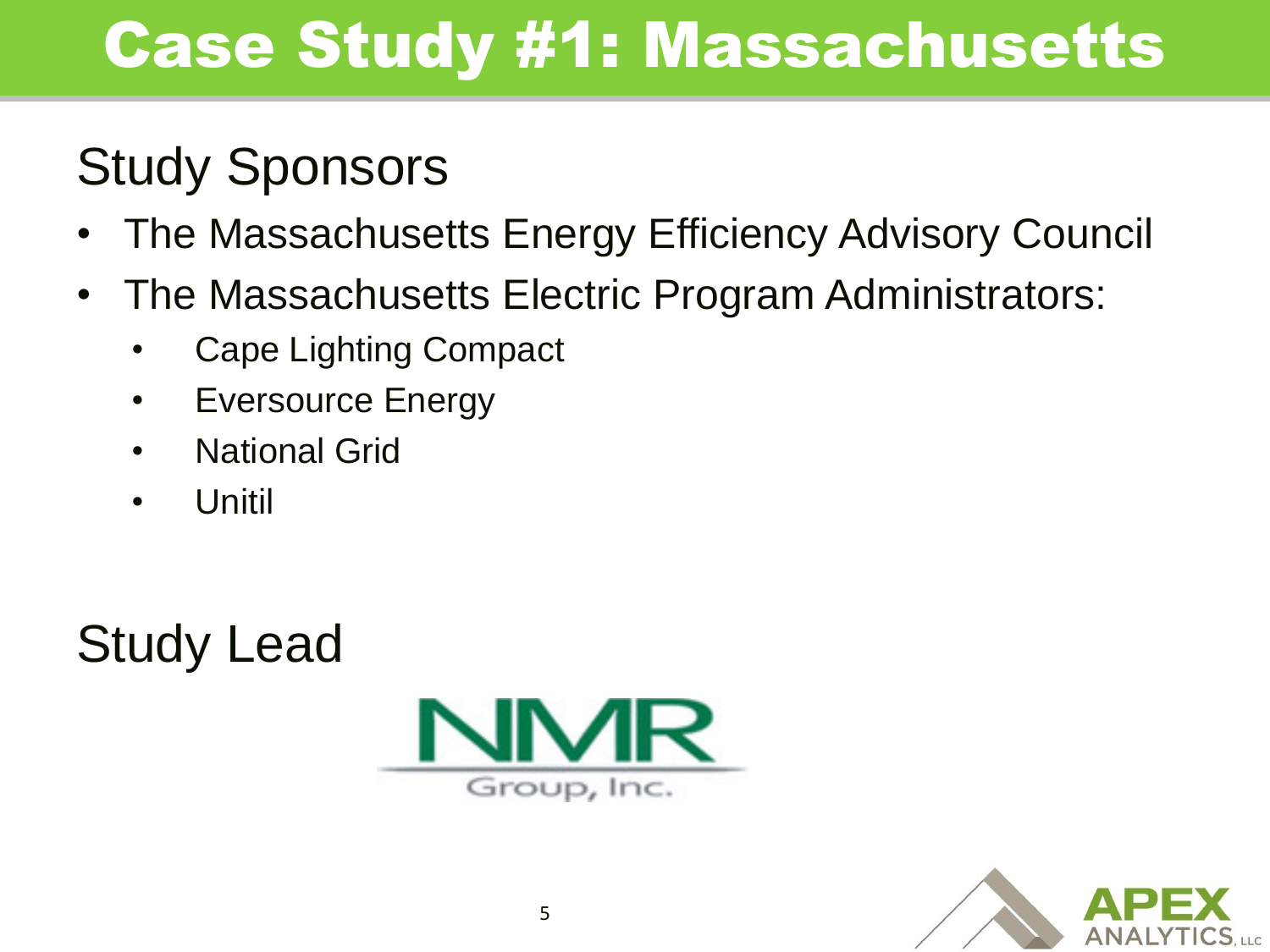# How Does Penetration Differ?

(% of Homes with at Least One LED)

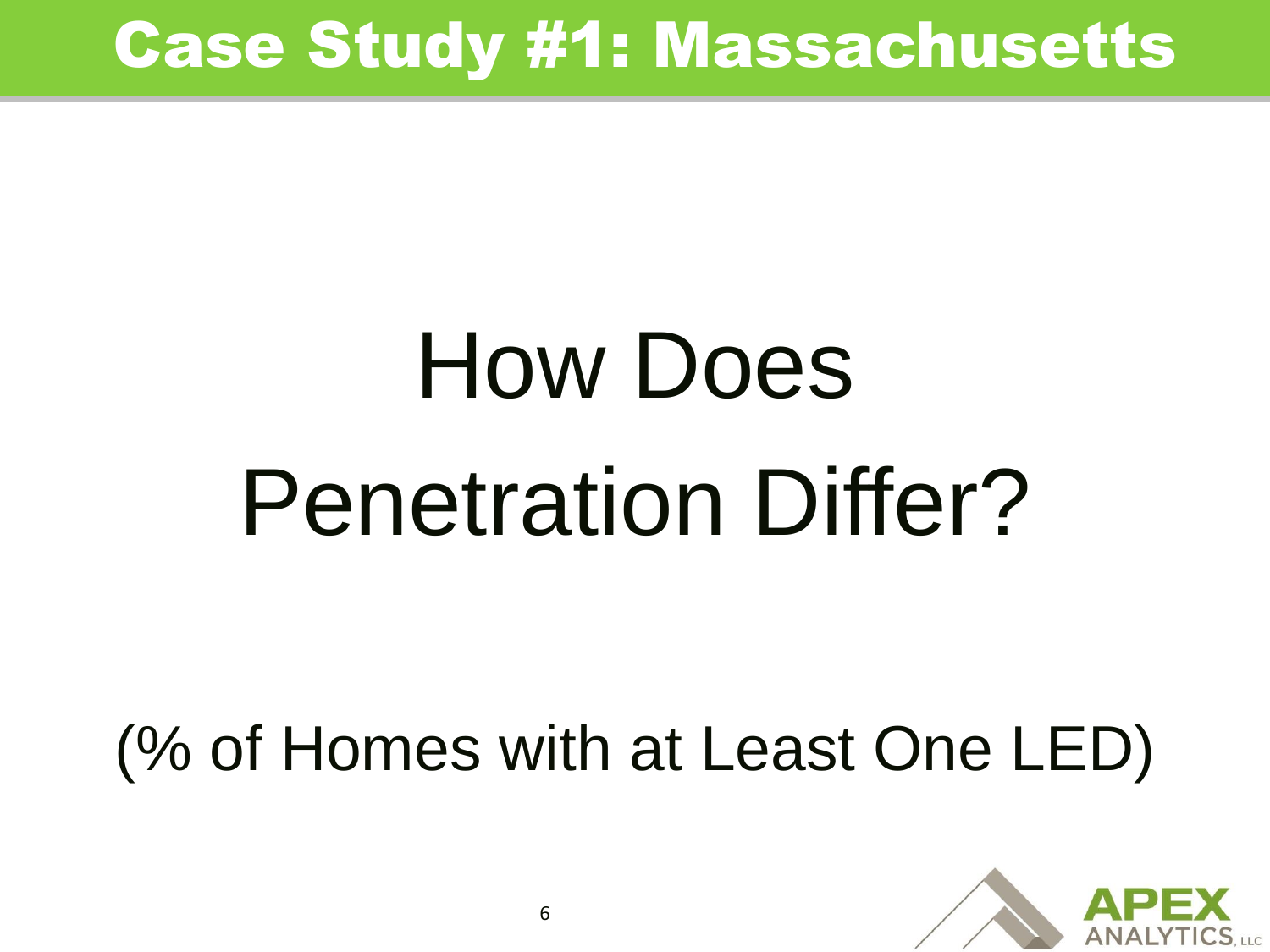• Comparing LED Penetration



- <sup>a</sup> Significantly different from 2013 at the 90% confidence level.
- <sup>b</sup> Significantly different from 2014 at the 90% confidence level.
- <sup>c</sup> Significantly different from 2015 at the 90% confidence level.

\* Significantly different from corresponding year in MA at the 90% confidence

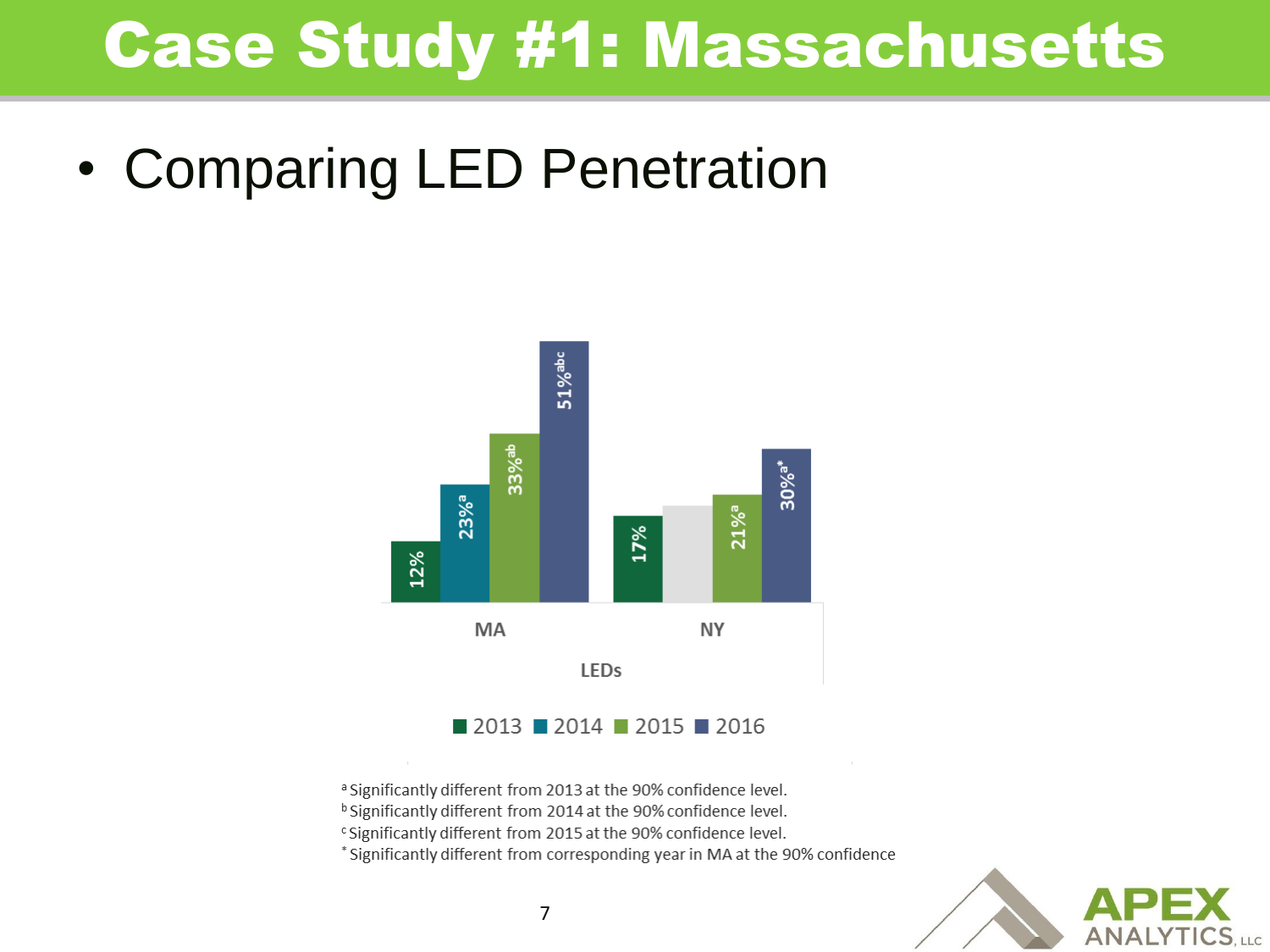• MA & NY LED Bulb Penetration 2016 with ENERGY STAR LEDs

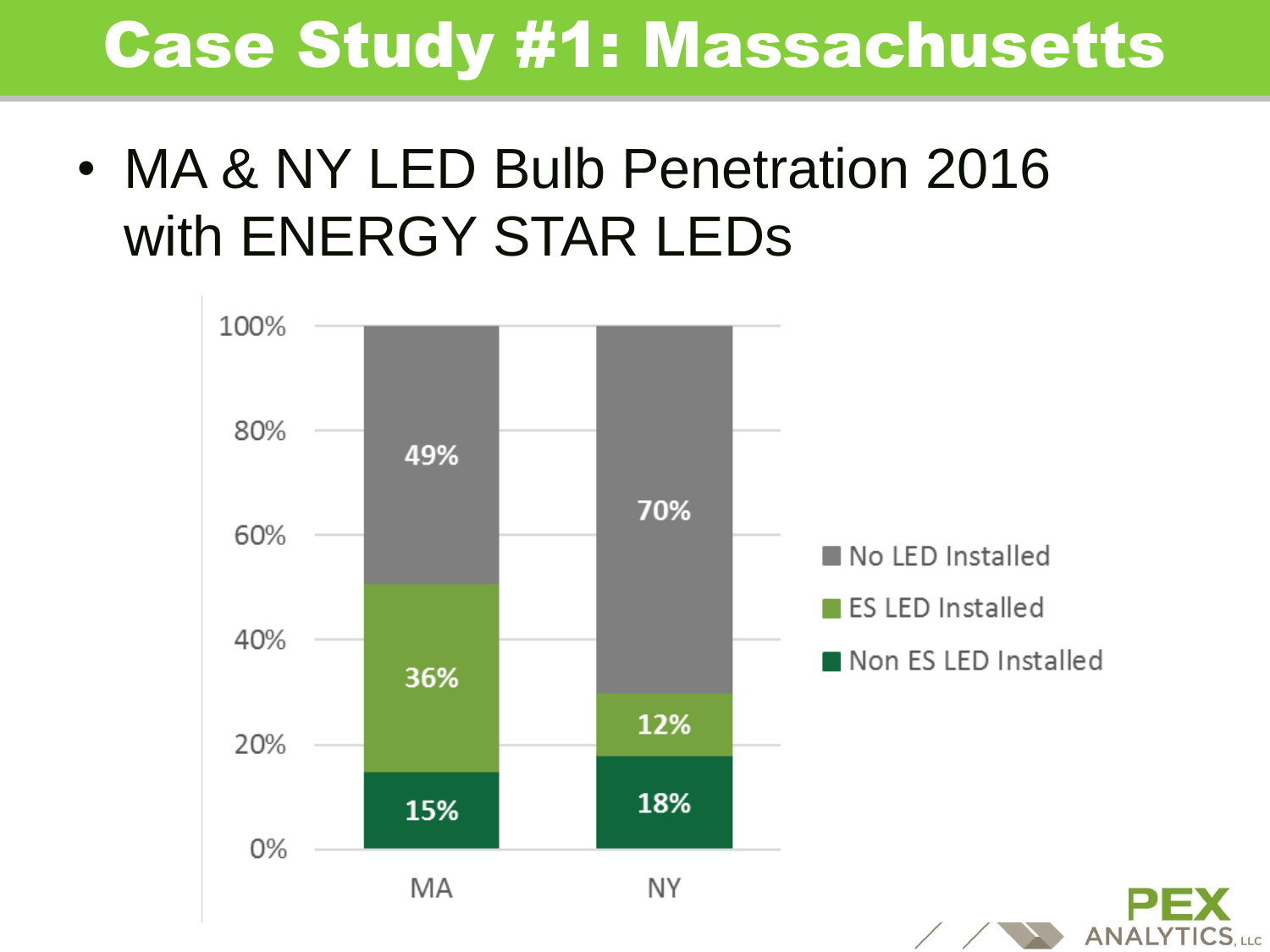## How Does Socket Saturation Differ?

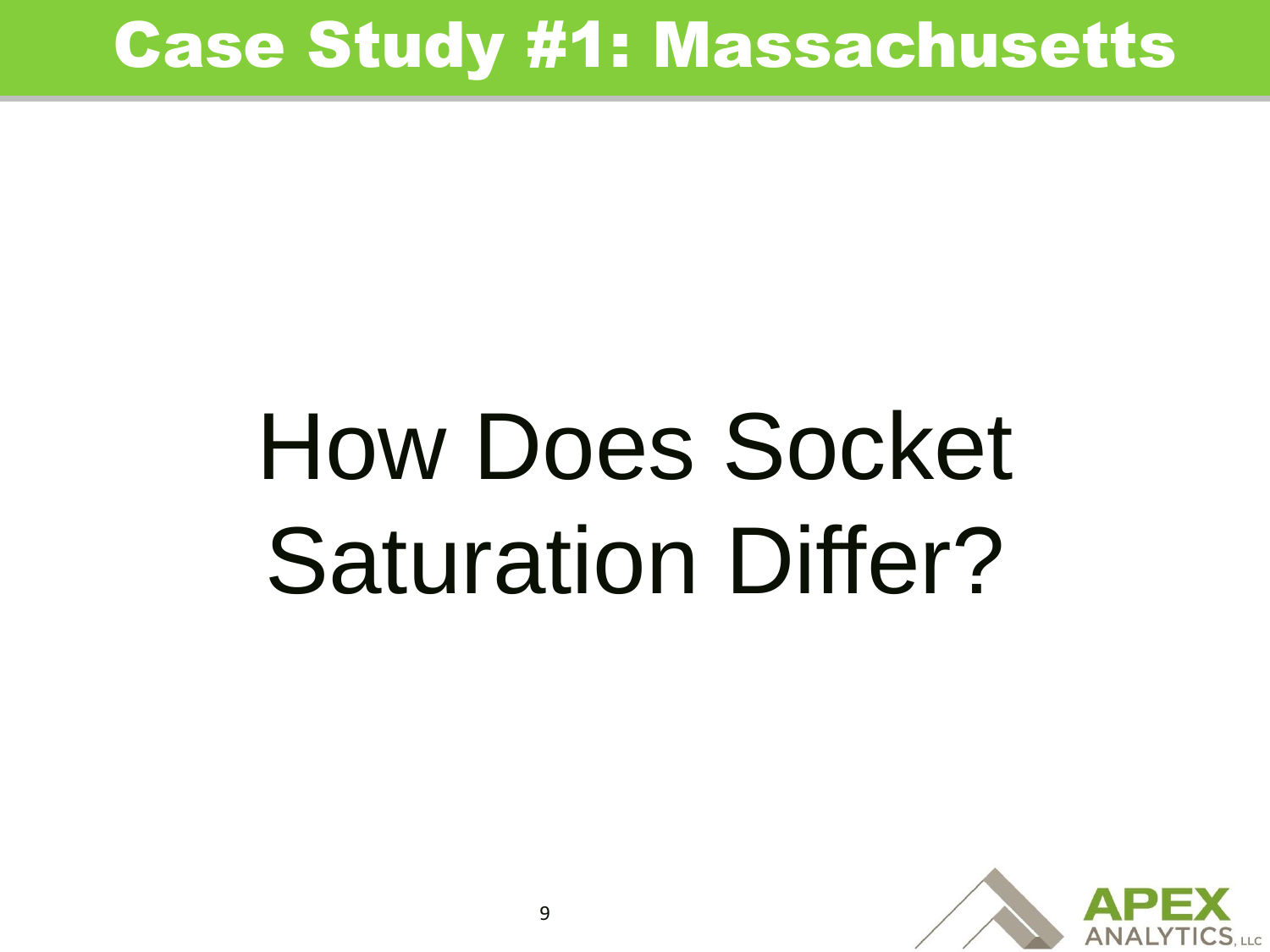

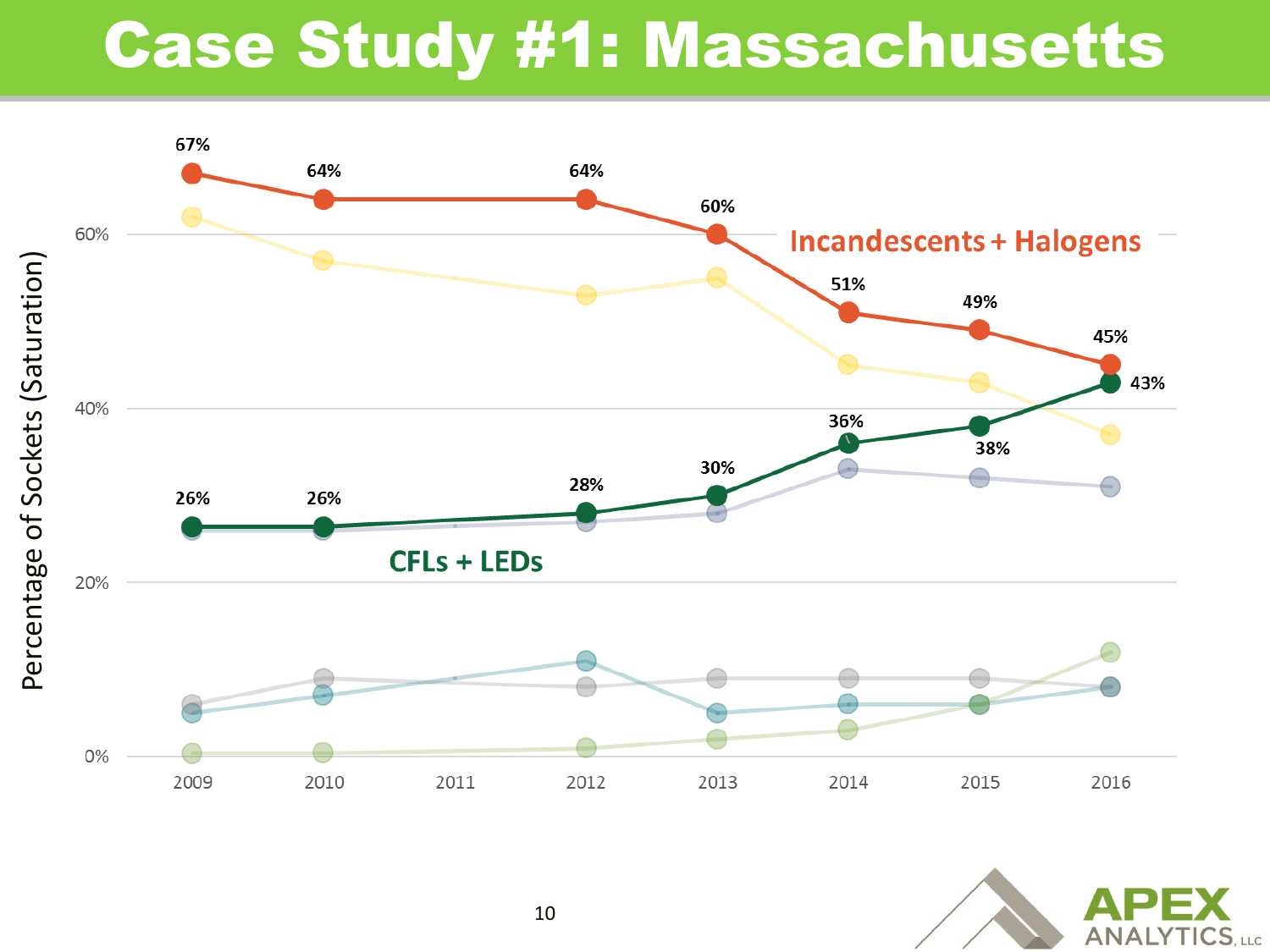• MA & NY LED Bulb Saturation 2009-2016 with ENERGY STAR LEDs in 2016



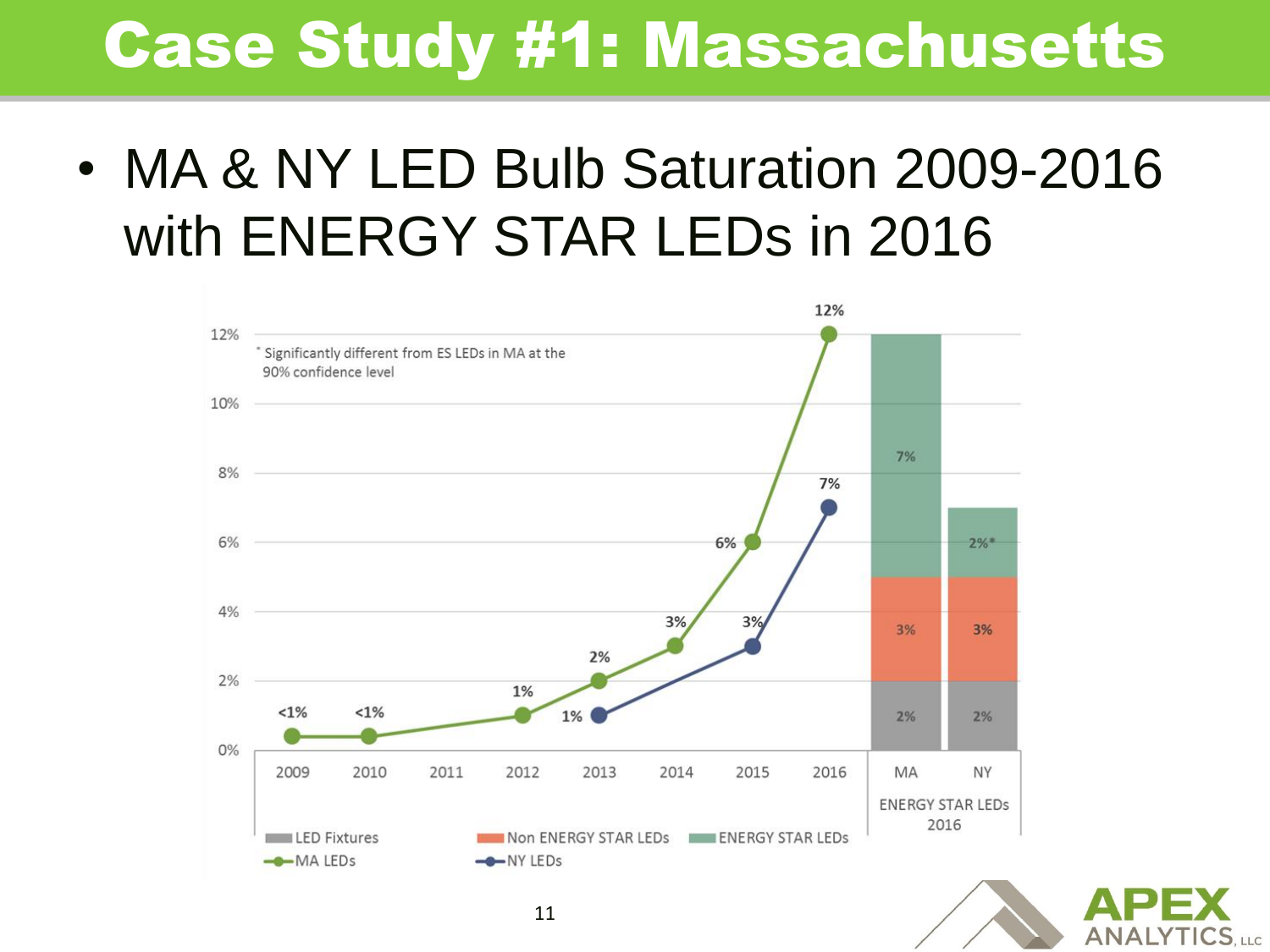## Other Metrics

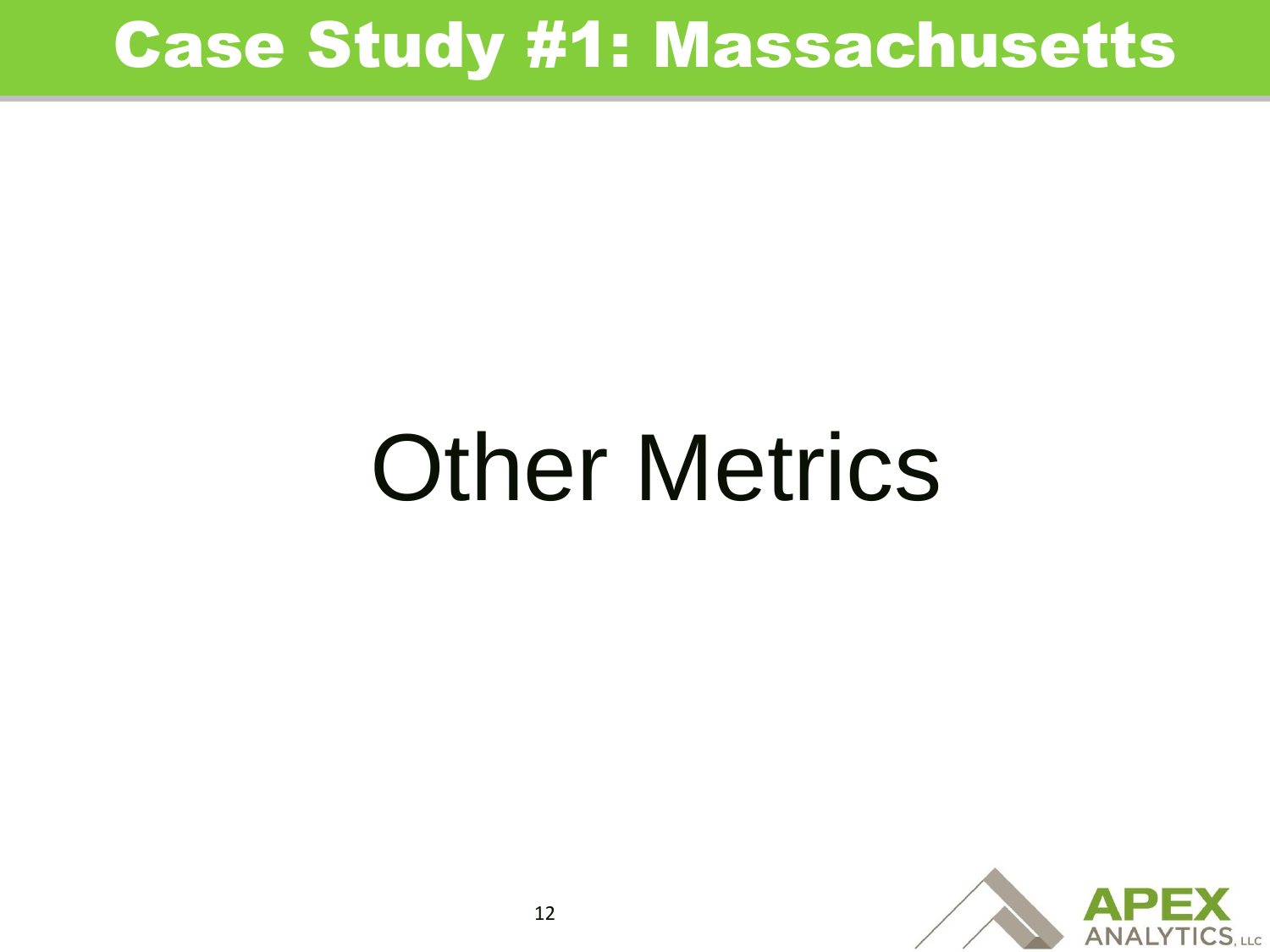#### **Understanding of ENERGY STAR Label**

(Base: Respondents who reported that they were aware of the label)

| <b>Understanding of ES LEDS</b>                   | <b>MA</b>  | <b>NY</b> |
|---------------------------------------------------|------------|-----------|
| Sample size                                       | <i>110</i> | 40        |
| All LED screw-in bulbs are ENERGY STAR qualified  | 63%        | 58%       |
| Some LED screw-in bulbs are ENERGY STAR qualified | 36%        | 40%       |
| No LED screw-in bulbs are ENERGY STAR qualified   | 1%         | 2%        |

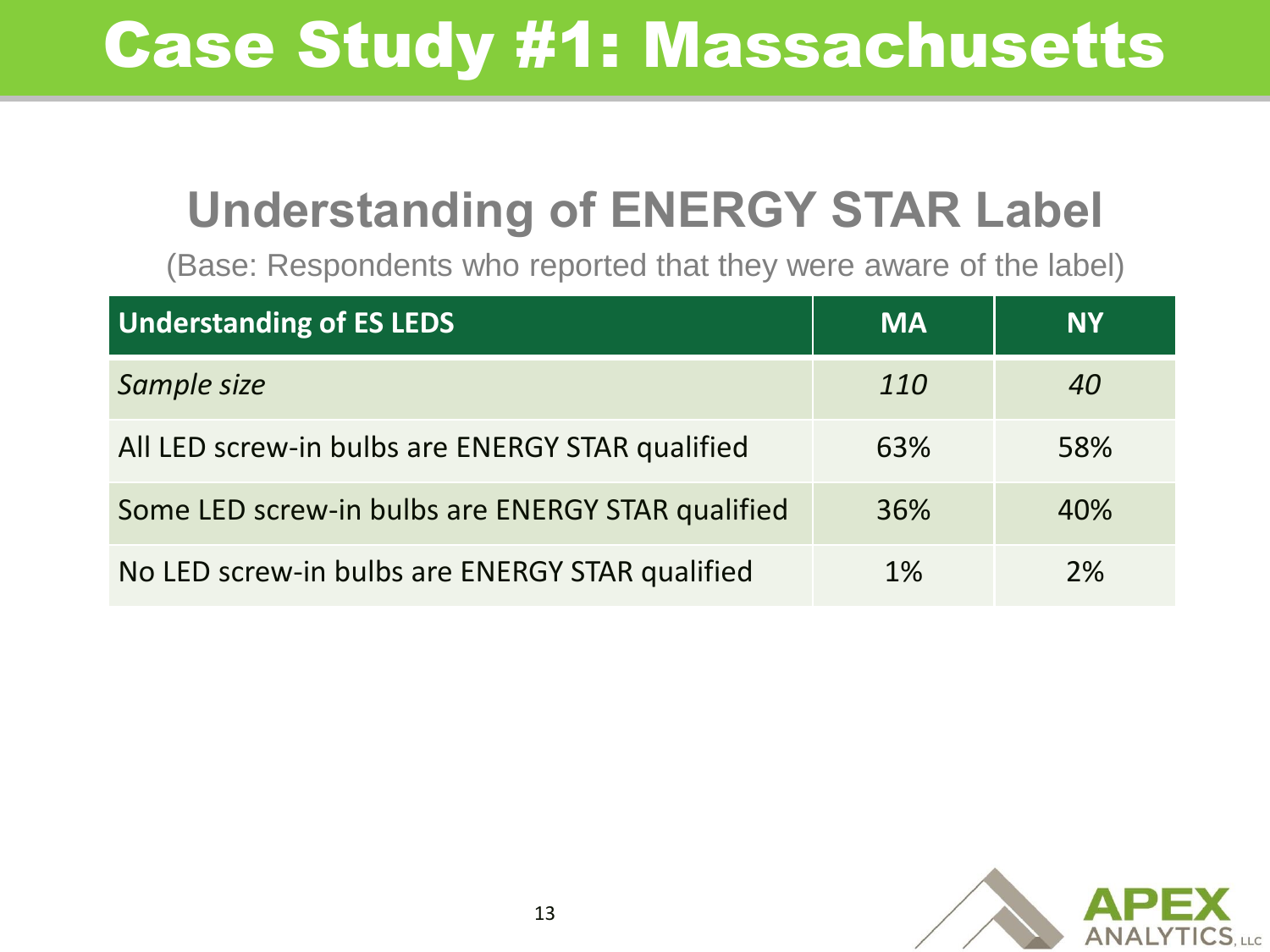• Satisfaction by Bulb Type



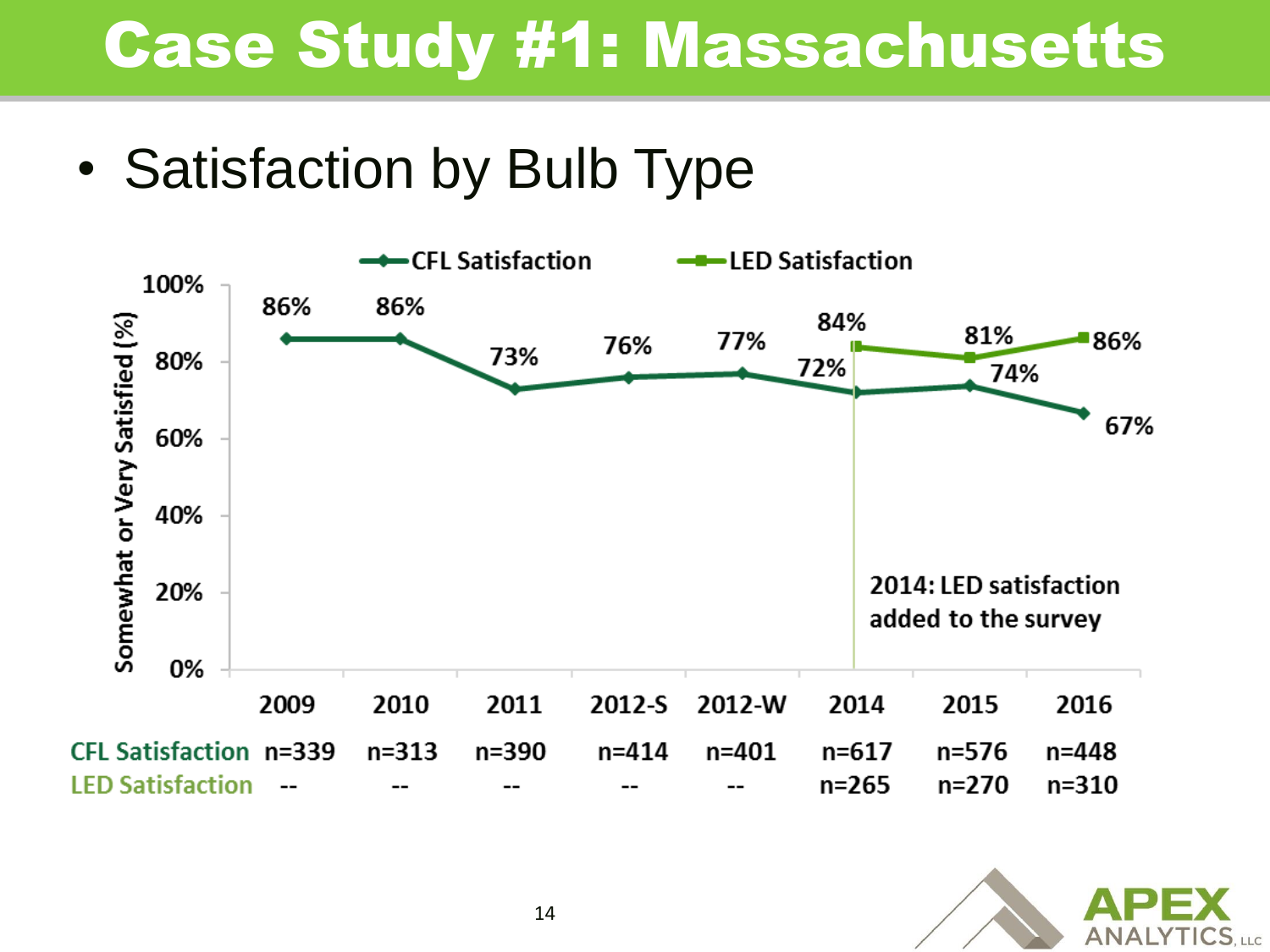# Case Study #2: Using Sales Data to Assess Program Impacts

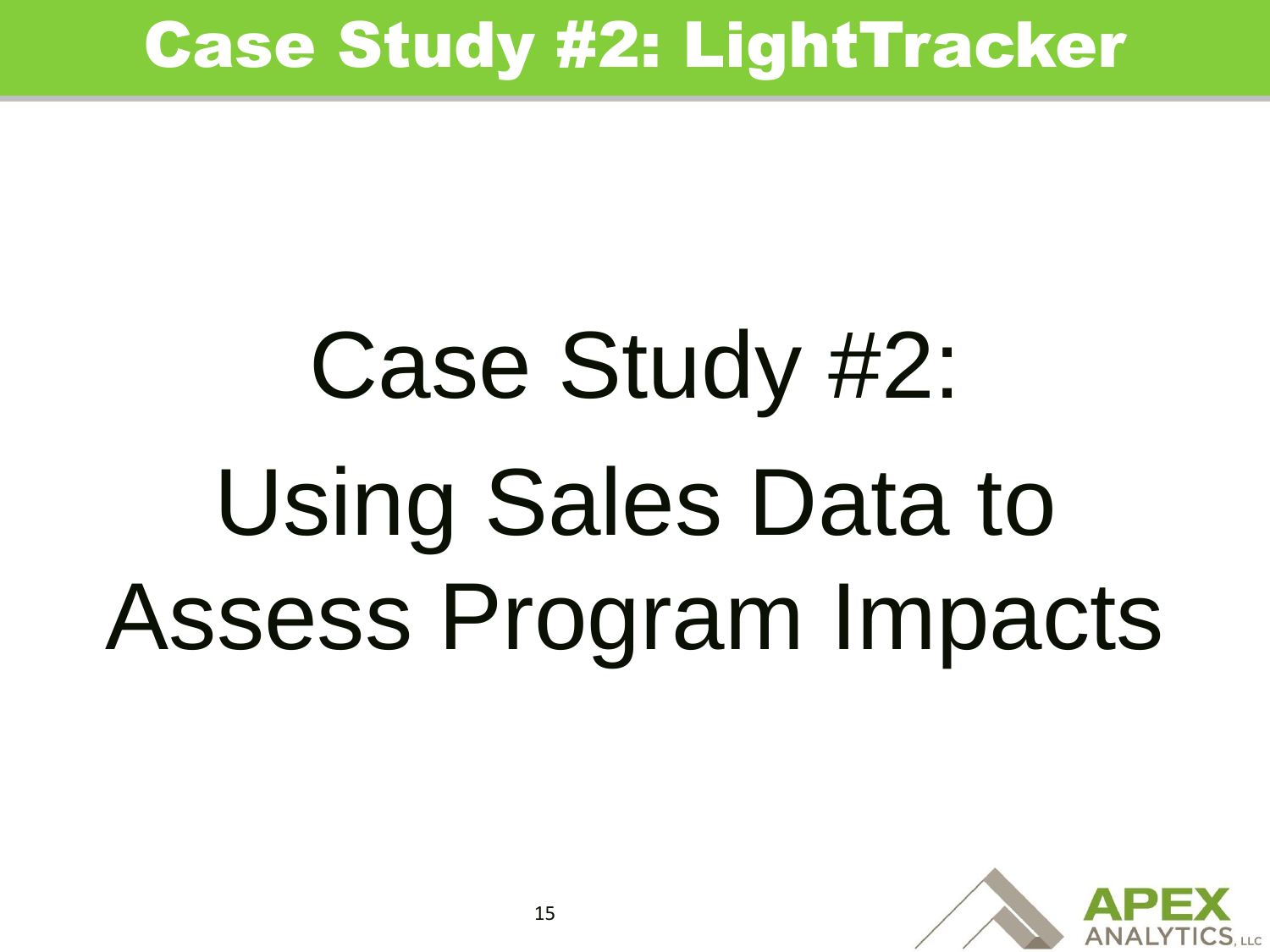The Challenge:

## Access to Full Category Lighting Sales Data from All Retail Channels

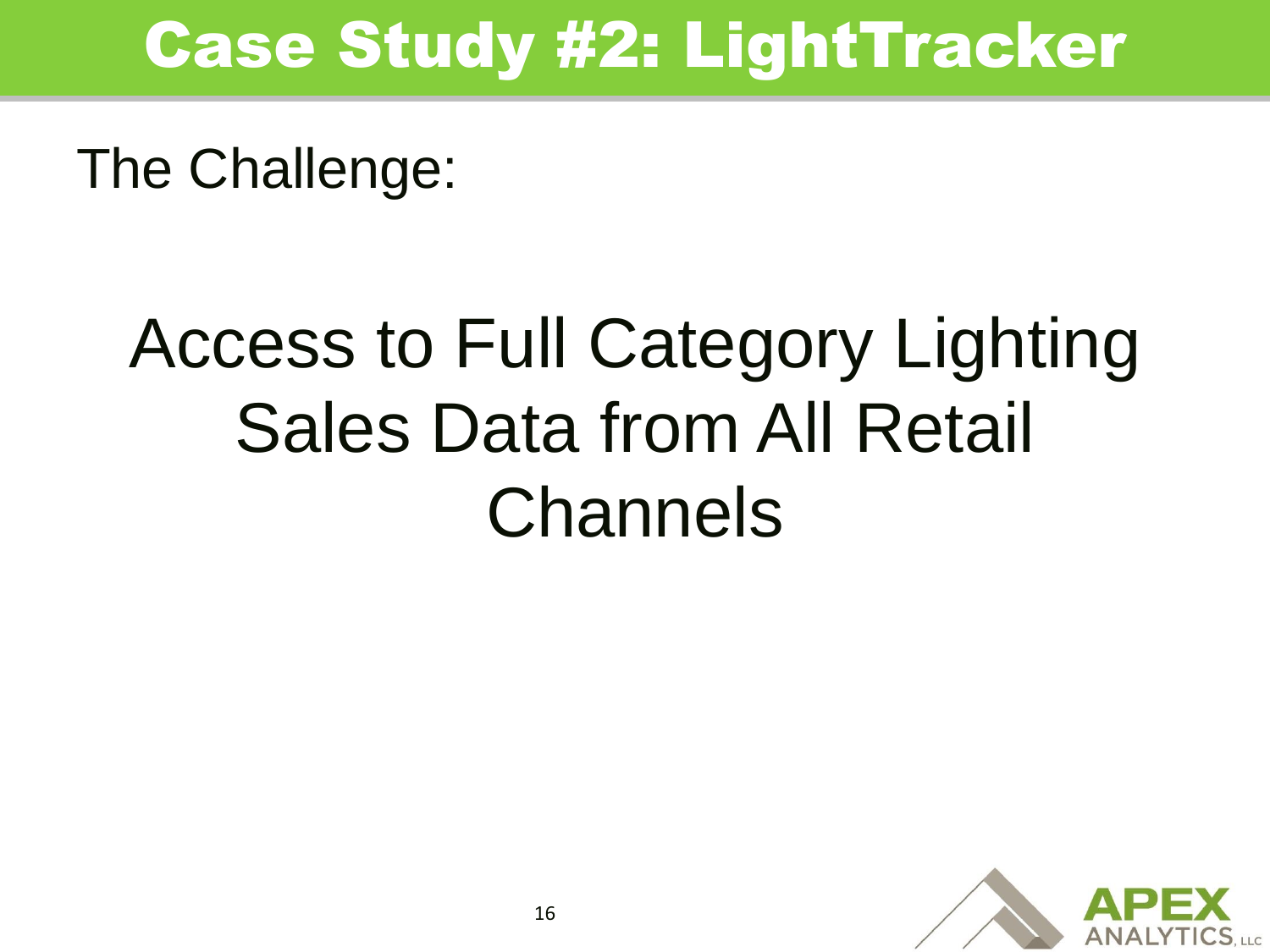• LightTracker combines POS and Panel Data to provide the Best Available Picture of Lighting Sales



POS Data + Panel Data = All Channels

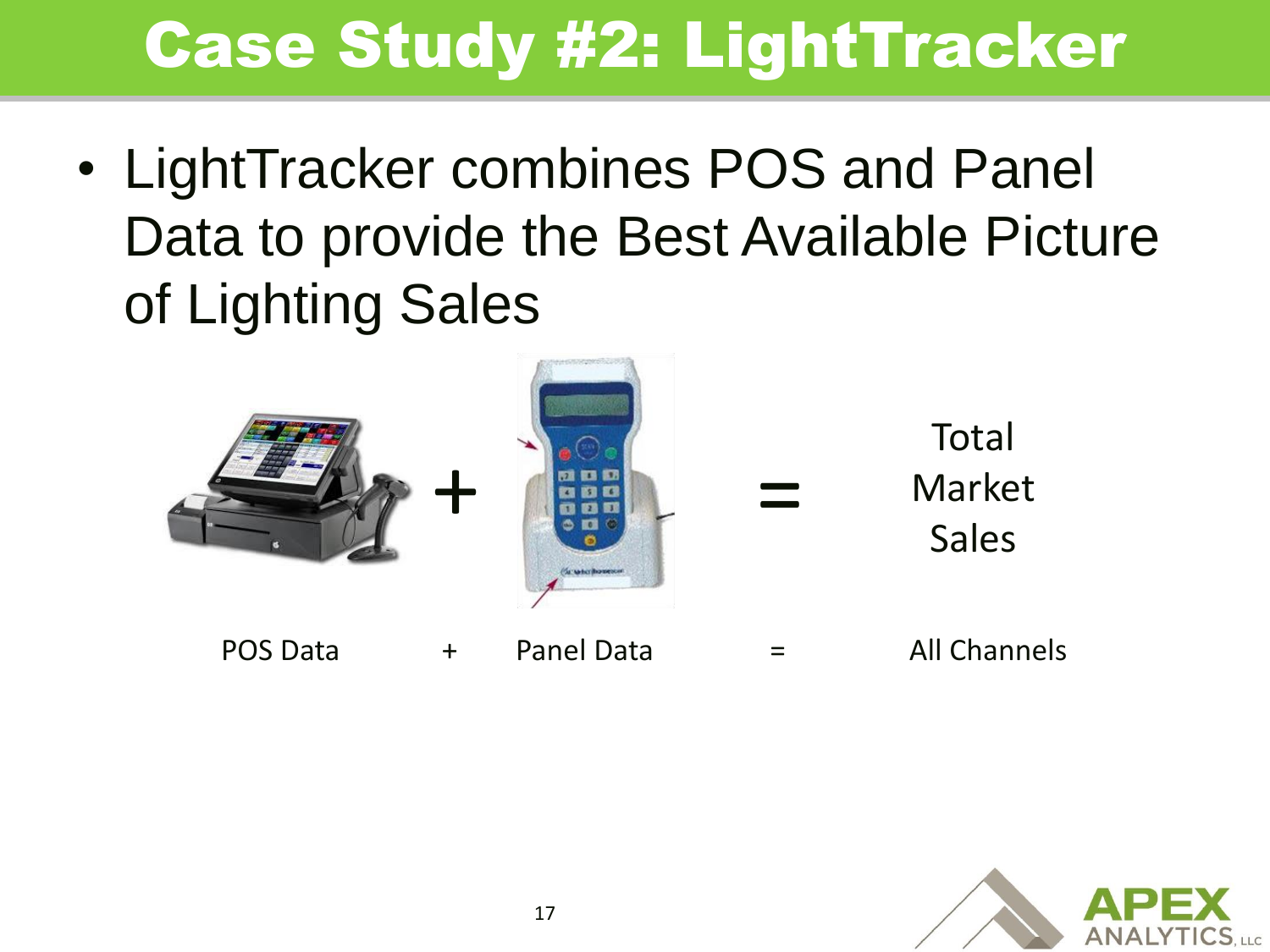The Sales Data Question:

## Do States with Energy Efficiency Programs Sell More Efficient Lamps?

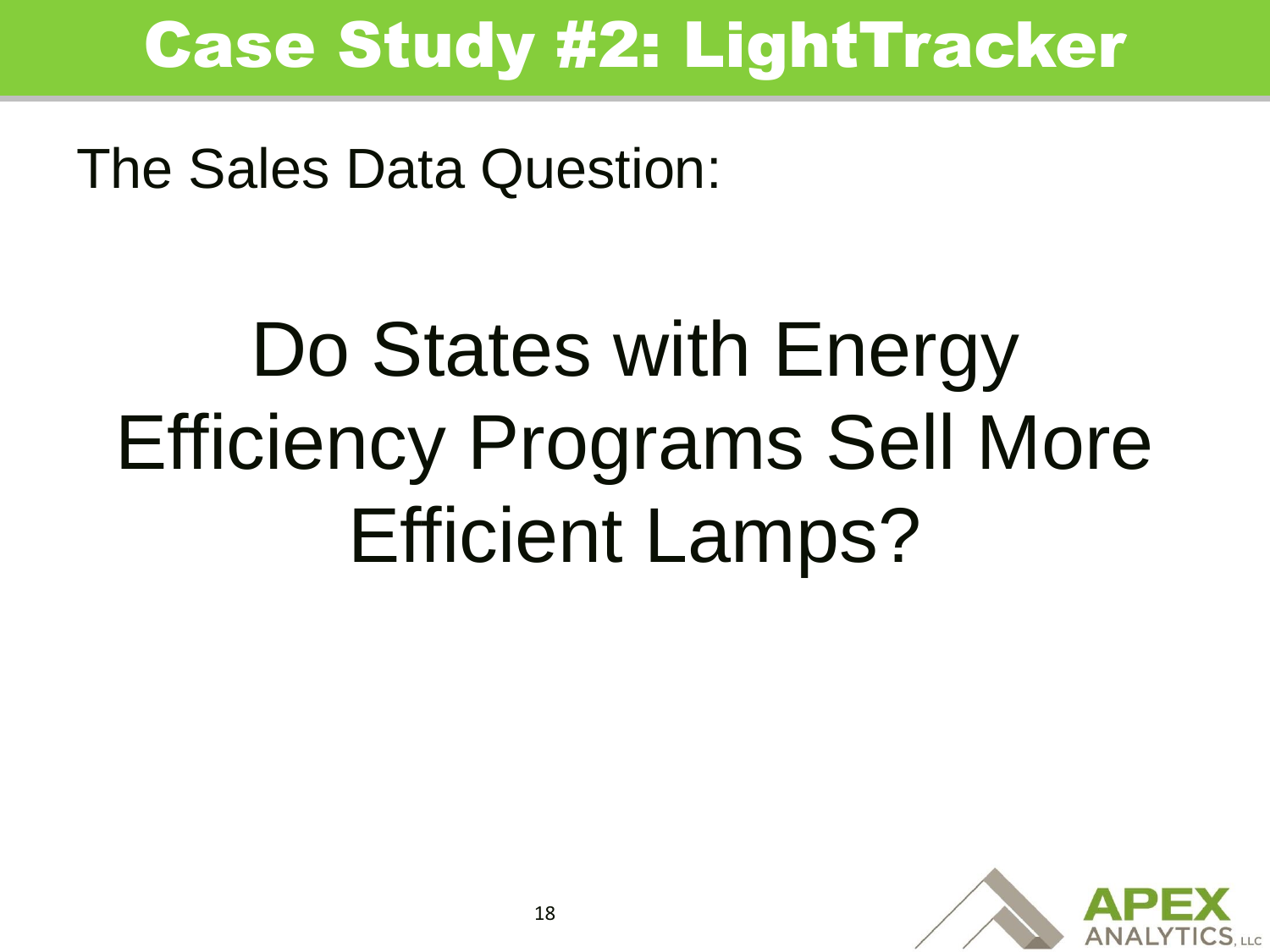• Percent of Efficient Lighting Sales Based on Program Spending



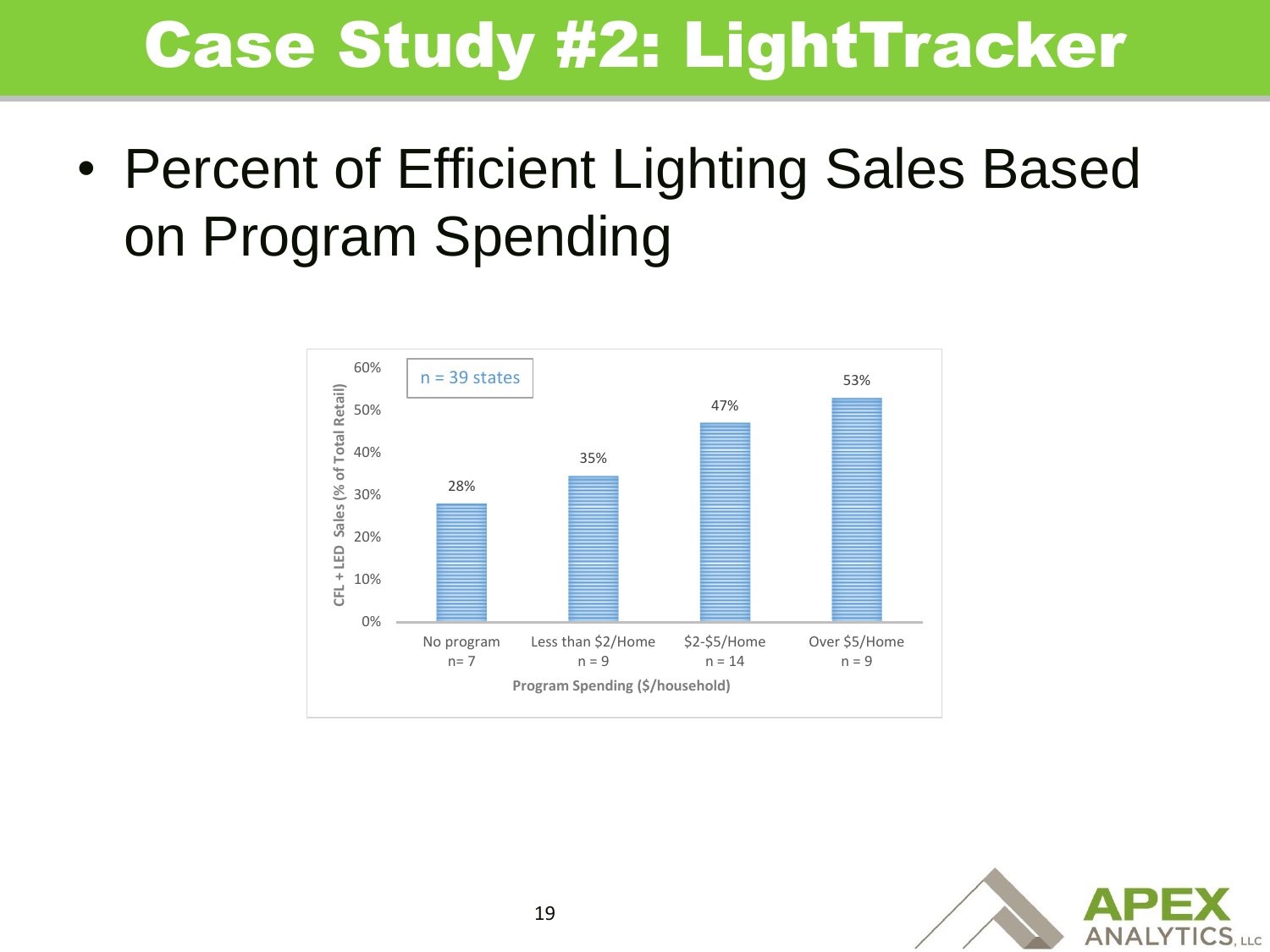• Also Developed a Regression to Control for Other Factors

EE Market Share,

 $\mu=\beta_0+\beta_1*Program$  Spending per HH  $+$   $\beta_c*$   $\sum$  Channel Variables  $\overline{c}$ 1  $+$   $\beta_d$   $*$   $\sum$  Demographic Variables  $\boldsymbol{d}$ 1

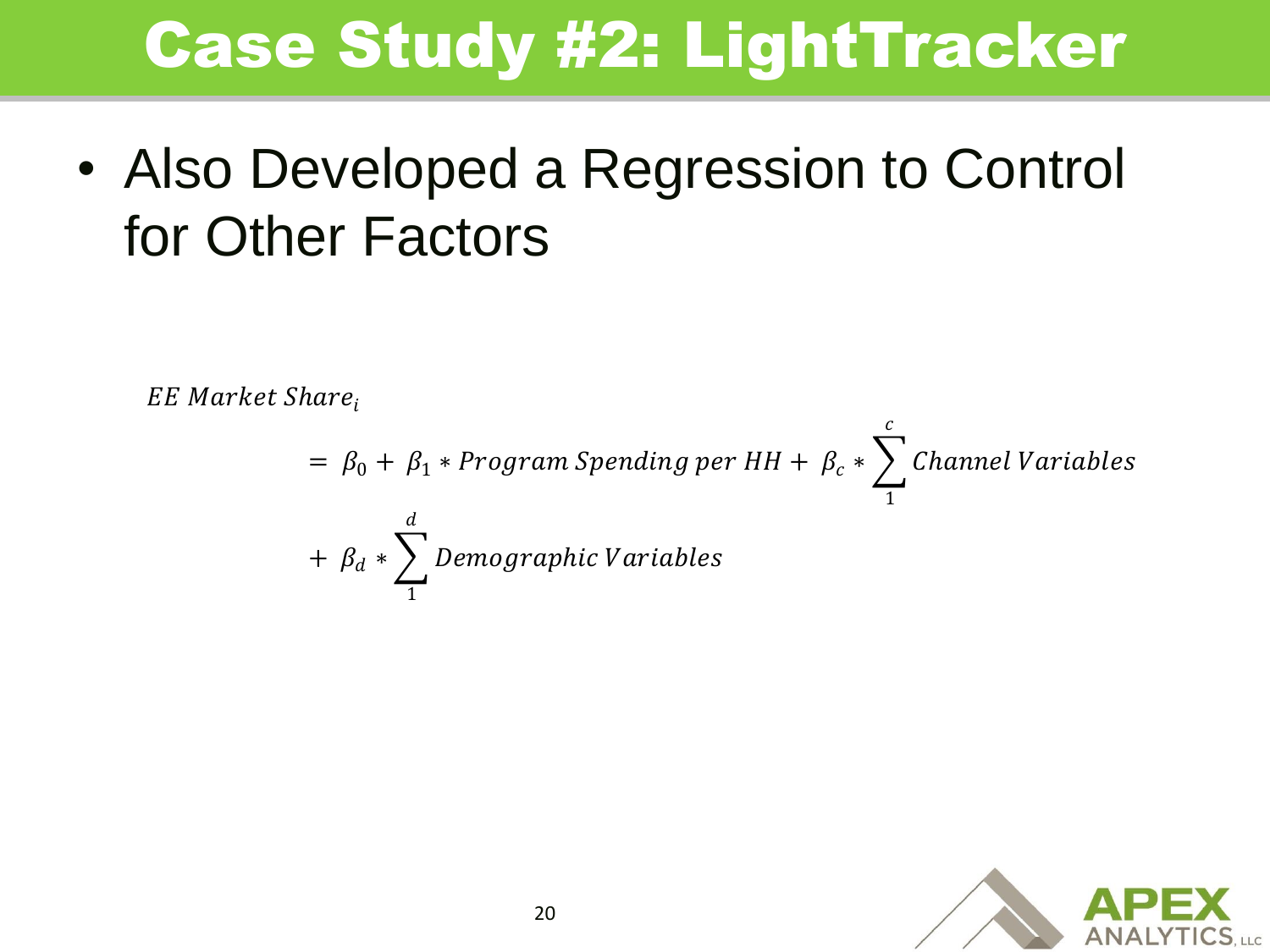| <b>Factor</b>                            | <b>Direction of</b><br><b>Influence</b> | Significant?* |
|------------------------------------------|-----------------------------------------|---------------|
| <b>Program Spending</b>                  |                                         | Yes           |
| <b>Square Footage of DIY/Club Stores</b> |                                         | Yes           |
| Blue (democratic) state                  |                                         | Yes           |
| <b>Median Income</b>                     |                                         | Yes           |

\*At 90% Confidence Level

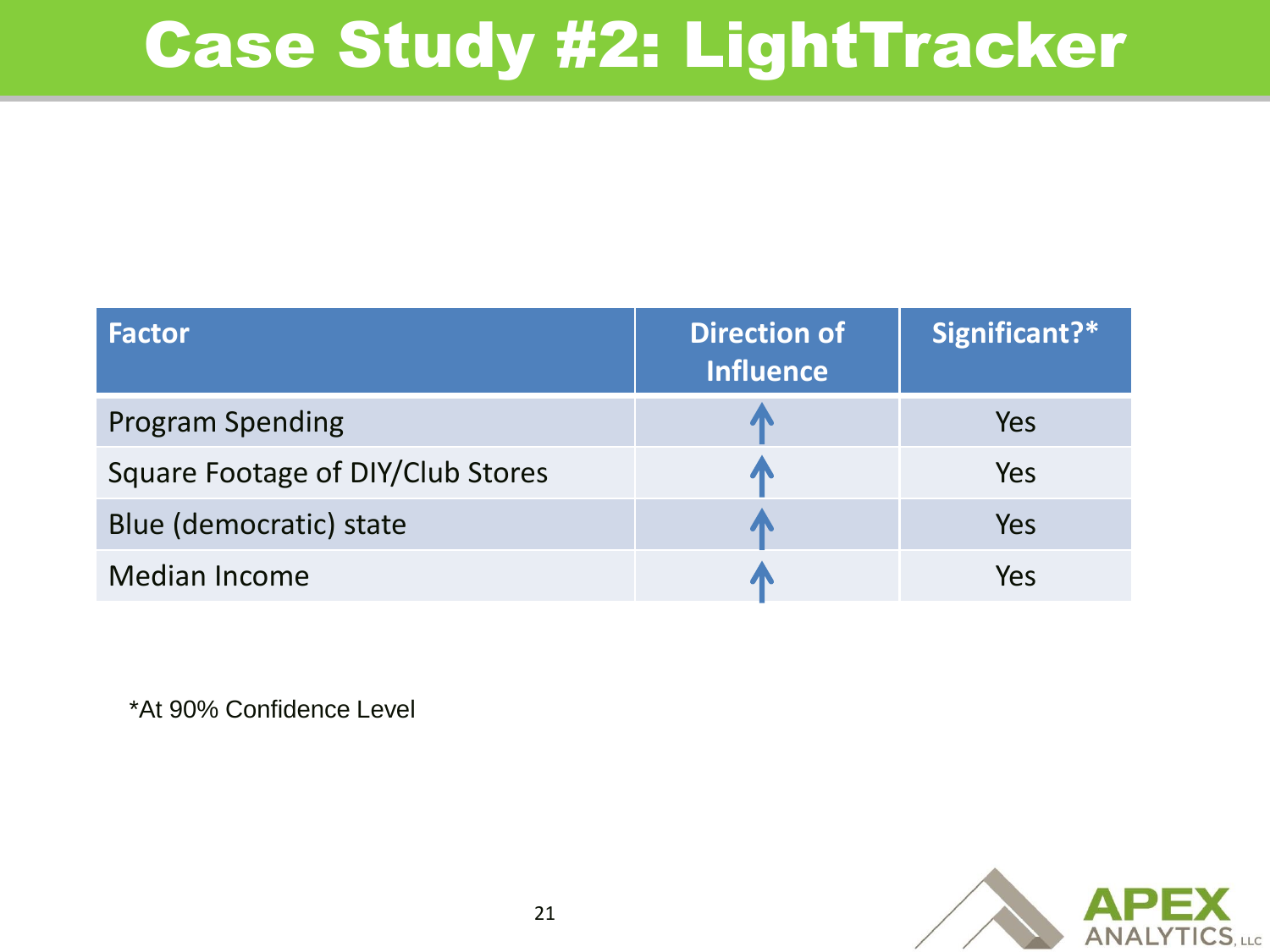Data used for:

- Net-to-gross
- Incremental cost
- When to exit the market

## For 2016: Will break out ENERGY STAR LEDs

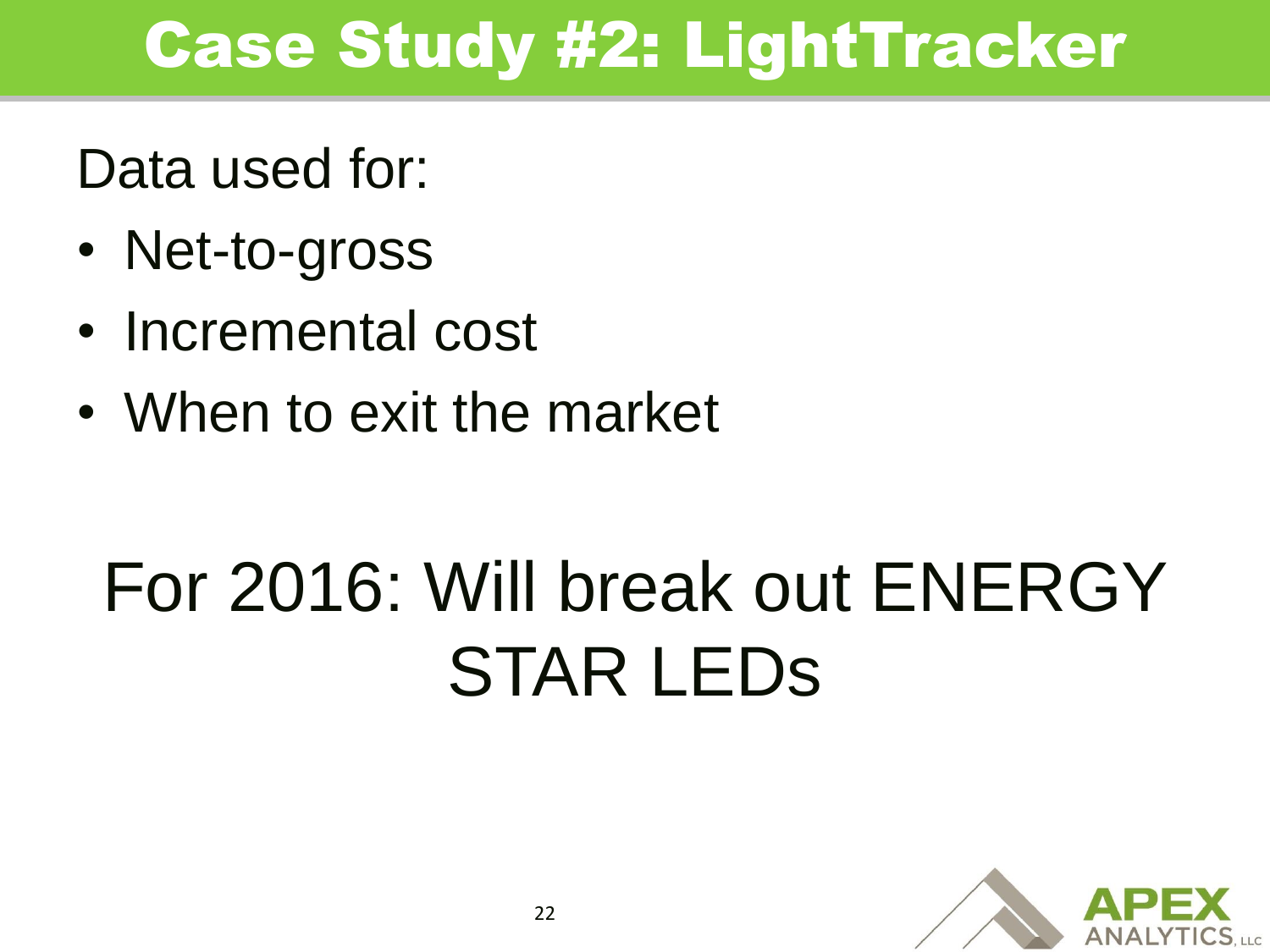### What Will the Future Bring?

#### The New ENERGY STAR Specification

- Most programs around the country only supporting ENERGY STAR
- Challenge has been the incremental cost
- EISA 2020…?



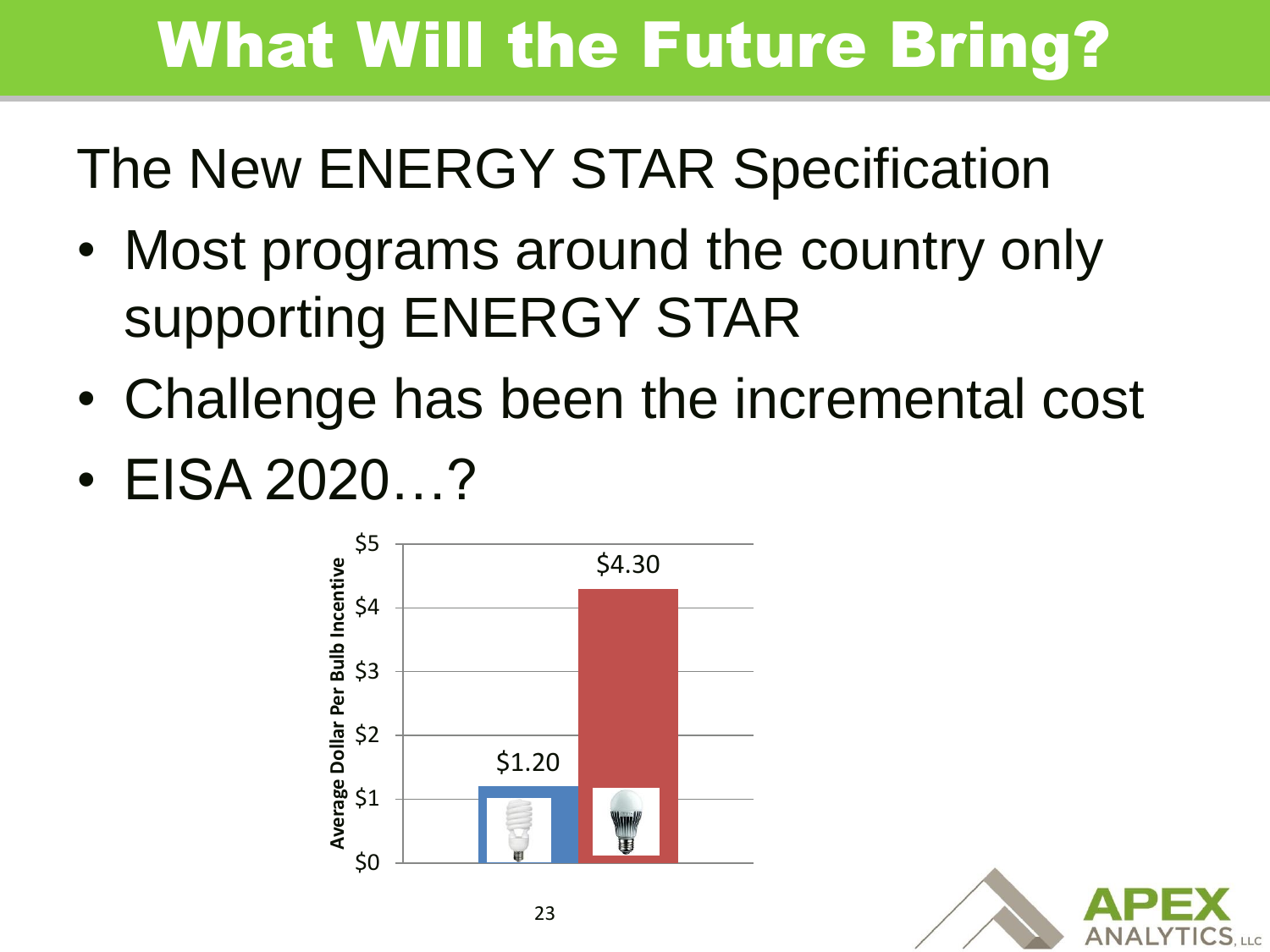#### Conclusions

Program dollars have an impact!

- Increase in dollars leads to increase in sales
- By focusing on ENERGY STAR can increase market share

– Ensure higher quality/satisfaction

• New ES specification/technology can hopefully lower the incremental cost